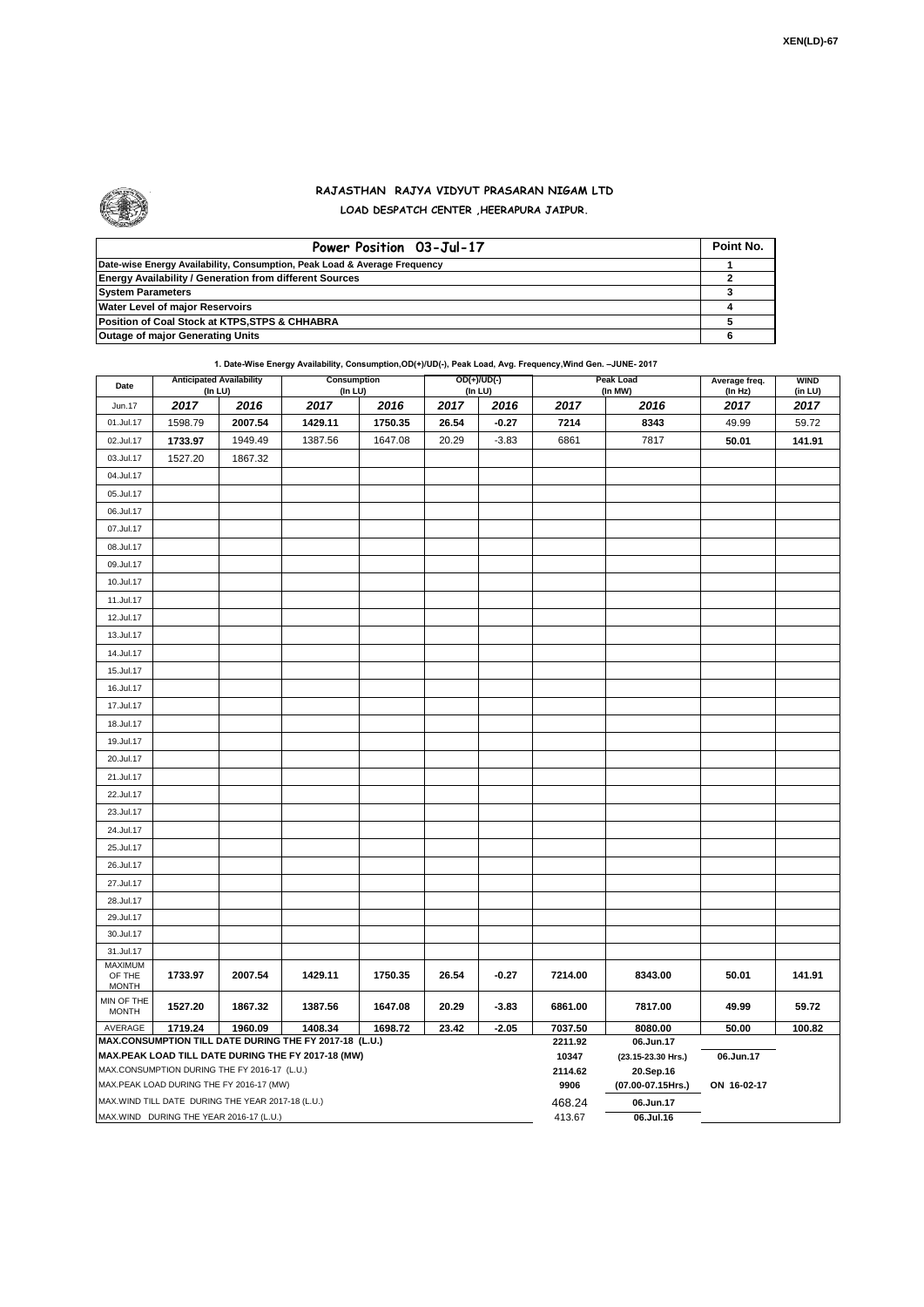## **2.Anticipated Availability/Generation From Different Sources**

**(In LU)**

| S.No.        | Sources Available to Rajasthan / Installed                               | Prior                       | Prior                   | Actual             | Prior                                                  | Prior              | Actual             | Prior                       | Prior                   | Actual             |  |
|--------------|--------------------------------------------------------------------------|-----------------------------|-------------------------|--------------------|--------------------------------------------------------|--------------------|--------------------|-----------------------------|-------------------------|--------------------|--|
|              | Capacity as on 30.09.2016<br>(In MW)                                     | assessment<br>of Avail. For | assessment<br>of Avail. | Energy<br>Received | assessment<br>assessment<br>of Avail. For<br>of Avail. |                    | Energy<br>Received | assessment<br>of Avail. For | assessment<br>of Avail. | Energy<br>Received |  |
|              |                                                                          | next Day                    |                         |                    | next Day                                               |                    |                    | next Dav                    |                         |                    |  |
|              |                                                                          |                             |                         |                    |                                                        |                    |                    |                             |                         |                    |  |
| 1            | KTPS (1240/1240)                                                         | 42.00                       | 30-Jun-17<br>42.00      | 38.62              | 0.00                                                   | 1-Jul-17<br>42.00  | 27.87              | 42.00                       | 2-Jul-17<br>0.00        | 11.11              |  |
| $\mathbf{2}$ | STPS (1500/1500)                                                         | 55.00                       | 55.00                   | 43.62              | 55.00                                                  | 55.00              | 44.51              | 55.00                       | 55.00                   | 43.40              |  |
| 3            | DHOLPUR GAS CCPP (330/330)                                               | 0.00                        | 0.00                    | 0.00               | 0.00                                                   | 0.00               | 0.00               | 0.00                        | 0.00                    | 0.00               |  |
| 4<br>5       | RAMGARH (273.5/273.5)<br>RAPP-A(200/200)                                 | 49.00<br>38.00              | 49.00<br>38.00          | 48.02<br>39.05     | 49.00<br>38.00                                         | 49.00<br>38.00     | 45.91<br>39.53     | 0.00<br>38.00               | 49.00<br>38.00          | 31.89<br>39.40     |  |
| 6            | MAHI (140/140)                                                           | 0.00                        | 0.00                    | 0.00               | 0.00                                                   | 0.00               | 0.00               | 0.00                        | 0.00                    | 0.00               |  |
| 7            | CHAMBAL (RPS+JS) (135.5/271)                                             | 0.00                        | 0.00                    | 0.00               | 0.00                                                   | 0.00               | 2.09               | 0.00                        | 0.00                    | 0.00               |  |
| 8            | GIRAL LIGNITE (250/250)                                                  | 0.00                        | 0.00                    | 0.00               | 0.00                                                   | 0.00               | 0.00               | 0.00                        | 0.00                    | 0.00               |  |
| 9<br>10      | CHHABRA TPS 1000/1000)<br>ADANI (TPS) + KALISINDH (TPS)                  | 162.00<br>288.00            | 162.00<br>288.00        | 145.46<br>254.95   | 162.00<br>288.00                                       | 162.00<br>288.00   | 137.65<br>249.07   | 108.00<br>288.00            | 162.00<br>288.00        | 170.24<br>213.21   |  |
|              | (1200+1200/1320+1200)                                                    |                             |                         |                    |                                                        |                    |                    |                             |                         |                    |  |
| 11           | WIND FARM (3980.40/4119.15)                                              | 35.00                       | 25.00                   | 39.84              | 250.00                                                 | 25.00              | 59.72              | 160.00                      | 250.00                  | 141.91             |  |
| 12           | SOLAR POWER(737.70/1295.70)                                              | 0.00                        | 0.00                    | 0.00               | 0.00                                                   | 0.00               | 0.00               | 0.00                        | 0.00                    | 0.00               |  |
| 13<br>14     | <b>CAPTIVE POWER PLANTS</b><br>REGIONAL (INTRA STATE) O.A. (VLTPS)       | 0.00<br>0.00                | 0.00<br>0.00            | 0.00<br>0.00       | 0.00<br>0.00                                           | 0.00<br>0.00       | 0.00<br>0.00       | 0.00<br>0.00                | 0.00<br>0.00            | 0.00<br>0.00       |  |
| 15           | OPEN ACCESS                                                              | $-83.86$                    | $-88.18$                | $-89.01$           | $-82.14$                                               | $-88.18$           | $-83.86$           | $-80.08$                    | $-82.14$                | $-82.14$           |  |
| 16           | BIOMASS - (101.95/119.25)                                                | 5.00                        | 5.00                    | 5.47               | 5.00                                                   | 5.00               | 5.93               | 5.00                        | 5.00                    | 4.73               |  |
| 17           | BARSINGHSAR LTPS(250/250)                                                | 22.00                       | 25.00                   | 24.57              | 25.00                                                  | 25.00              | 19.77              | 25.00                       | 25.00                   | 18.88              |  |
| 18           | RAJWEST (1080/1080)                                                      | 199.00<br>811.14            | 172.00<br>772.82        | 120.47<br>671.06   | 201.00<br>990.86                                       | 172.00<br>772.82   | 126.91<br>675.10   | 201.00<br>841.92            | 201.00<br>990.86        | 109.69<br>702.32   |  |
| 19           | <b>TOTAL (A) : 1-18</b><br><b>BBMB COMPLEX</b>                           |                             |                         |                    |                                                        |                    |                    |                             |                         |                    |  |
|              | a) BHAKRA(230.79/1516.3)                                                 | 26.30                       | 28.99                   | 26.63              | 28.83                                                  | 28.99              | 26.72              | 29.24                       | 28.83                   | 27.72              |  |
|              | b) DEHAR (198/990)                                                       | 28.98                       | 29.07                   | 29.03              | 28.76                                                  | 29.07              | 28.49              | 29.20                       | 28.76                   | 28.92              |  |
|              | c) PONG (231.66/396)                                                     | 6.09<br>61.38               | 3.04<br>61.10           | 5.65<br>61.31      | 4.59<br>62.17                                          | 3.04<br>61.10      | 4.81<br>60.02      | 5.19<br>63.63               | 4.59<br>62.17           | 5.35<br>61.99      |  |
| 20           | TOTAL : a TO c<br><b>CENTRAL STATIONS</b>                                |                             |                         |                    |                                                        |                    |                    |                             |                         |                    |  |
|              | d) SINGRAULI<br>(300/2000)                                               | 80.90                       | 84.37                   | 82.94              | 75.55                                                  | 84.37              | 72.74              | 55.95                       | 75.55                   | 58.62              |  |
|              | e) RIHAND<br>(310.24/3000)                                               | 102.21                      | 101.51                  | 99.50              | 100.77                                                 | 101.51             | 98.60              | 75.76                       | 100.77                  | 88.58              |  |
|              | f) UNCHAHAR-I(20/420)                                                    | 2.93                        | 2.50                    | 3.13               | 2.75                                                   | 2.50               | 2.16               | 2.94                        | 2.75                    | 2.30               |  |
|              | q) UNCHAHAR-II& III(61/630)<br>h) INDIRA GANDHI STPS(JHAJHAR) 0.00/1500) | 9.72<br>0.00                | 10.02<br>0.00           | 8.90<br>0.00       | 9.17<br>0.00                                           | 10.02<br>0.00      | 8.09<br>0.00       | 10.18<br>0.00               | 9.17<br>0.00            | 8.03<br>0.00       |  |
|              | i) NCTPS DADRI St-II (43.22/980) + DADRI-TH                              | 2.30                        | 0.55                    | 1.96               | 2.04                                                   | 0.55               | 2.43               | 1.86                        | 2.04                    | 1.72               |  |
|              | i) DADRI GAS (77/830)                                                    | 2.06                        | 3.48                    | 4.02               | 3.98                                                   | 3.48               | 2.25               | 3.56                        | 3.98                    | 3.22               |  |
|              | k) ANTA<br>(83.07/419)                                                   | 0.00                        | 0.00                    | 0.00               | 0.00                                                   | 0.00               | 0.00               | 0.00                        | 0.00                    | 0.00               |  |
|              | I) AURAIYA<br>(61.03/663)<br>m) NAPP<br>(44/440)                         | 0.00<br>9.19                | 0.00<br>8.93            | 0.00<br>8.93       | 0.00<br>9.19                                           | 0.00<br>8.93       | 0.00<br>9.19       | 0.00<br>9.12                | 0.00<br>9.19            | 0.00<br>9.19       |  |
|              | n) RAPP-B<br>(125/440)                                                   | 31.69                       | 31.69                   | 31.69              | 31.69                                                  | 31.69              | 31.69              | 31.69                       | 31.69                   | 31.69              |  |
|              | o) RAPP-C<br>(88/440)                                                    | 20.58                       | 20.58                   | 20.58              | 20.58                                                  | 20.58              | 20.58              | 20.58                       | 20.58                   | 20.58              |  |
|              | p) SALAL<br>(20.36/690)                                                  | 4.79                        | 4.71                    | 2.91               | 4.79                                                   | 4.71               | 4.79               | 4.79                        | 4.79                    | 4.79               |  |
|              | (70.37/720)<br>q) URI<br>r) TANAKPUR (10.86/94)                          | 10.02<br>2.28               | 12.35<br>2.02           | 12.34<br>1.89      | 10.21<br>2.27                                          | 12.35<br>2.02      | 10.04<br>2.23      | 10.00<br>2.47               | 10.21<br>2.27           | 9.94<br>2.37       |  |
|              | s) CHAMERA - (105.84/540)                                                | 25.17                       | 25.12                   | 25.30              | 25.15                                                  | 25.12              | 25.17              | 25.15                       | 25.15                   | 25.15              |  |
|              | t) CHAMERA-II (29.01/300)                                                | 6.98                        | 6.98                    | 6.98               | 6.98                                                   | 6.98               | 6.98               | 6.98                        | 6.98                    | 6.98               |  |
|              | u) CHAMERA-III (25.21/231)                                               | 6.00                        | 5.97                    | 5.97               | 6.00                                                   | 5.97               | 6.00               | 6.00                        | 6.00                    | 5.96               |  |
|              | v) DHAULIGANGA (27/280)<br>w) DULHASTI (42.42/390)                       | 6.50<br>10.08               | 6.42<br>10.07           | 6.42<br>10.07      | 5.89<br>10.08                                          | 6.42<br>10.07      | 6.36<br>10.08      | 6.50<br>10.08               | 5.89<br>10.08           | 5.86<br>10.08      |  |
|              | x) SEWA (13/120)                                                         | 3.28                        | 3.28                    | 3.28               | 3.28                                                   | 3.28               | 3.28               | 3.28                        | 3.28                    | 3.28               |  |
|              | y) NJPC (112.00/1500)+RAMPUR(31.808/412.02)                              | 34.13                       | 34.13                   | 34.13              | 34.13                                                  | 34.13              | 34.13              | 34.13                       | 34.13                   | 34.13              |  |
| z)           | TEHRI (75/1000)                                                          | 3.75                        | 3.75                    | 3.75               | 4.20                                                   | 3.75               | 3.72               | 4.20                        | 4.20                    | 3.91               |  |
|              | aa) KOTESHWR (33.44/400) + PARBATI3 (56.73/520)                          | 20.40                       | 20.40                   | 29.60              | 27.54                                                  | 20.40              | 29.55              | 20.40                       | 27.54                   | 28.95              |  |
| ac)          | ab) TALA<br>MUNDRA UMPP (380/4000)                                       | 3.63<br>50.88               | 3.63<br>50.88           | 3.63<br>50.88      | 3.15<br>51.60                                          | 3.63<br>50.88      | 3.63<br>50.88      | 3.76<br>51.60               | 3.15<br>51.60           | 3.15<br>51.60      |  |
| ad)          | SASAN (372/3960)                                                         | 72.84                       | 121.27                  | 81.01              | 60.47                                                  | 121.27             | 60.92              | 47.83                       | 60.47                   | 29.80              |  |
| ae)          | FRKKA+KHLGN+TLCHR (70.18/3940)                                           | 16.51                       | 22.11                   | 10.76              | 16.51                                                  | 22.11              | 6.33               | 17.58                       | 16.51                   | 0.29               |  |
| af)          | <b>URS POWER (DADRI TH-I)</b>                                            | 0.00                        | 0.00                    | 0.00               | 0.00                                                   | 0.00               | 0.00               | 0.00                        | 0.00                    | 0.00               |  |
|              | TOTAL SCHEDULE(a TO af)<br>LOSSES                                        | 600.17<br>$-15.37$          | 657.81<br>$-18.06$      | 611.85<br>$-22.71$ | 590.15<br>$-22.06$                                     | 657.81<br>$-18.06$ | 571.84<br>$-21.10$ | 530.02<br>$-11.31$          | 590.15<br>$-22.06$      | 512.16<br>$-18.64$ |  |
|              | NET SCHEDULED                                                            | 584.80                      | 639.75                  | 589.14             | 568.09                                                 | 639.75             | 550.73             | 518.71                      | 568.09                  | 493.53             |  |
| 21           | BILATERAL (REG.) EXCL. BANKING                                           | 26.28                       | 26.28                   | 26.28              | 26.28                                                  | 26.28              | 26.28              | 26.32                       | 26.28                   | 26.28              |  |
| 22           | <b>BANKING</b>                                                           | $-48.24$                    | $-43.37$                | $-43.37$           | $-48.24$                                               | $-43.37$           | $-48.24$           | $-48.20$                    | $-48.24$                | $-48.24$           |  |
| 23           | BILATERAL(INTER-REG.). EXCLUDING (ISOA &<br><b>BANKING)</b>              | 114.85                      | 113.12                  | 115.14             | 114.85                                                 | 113.12             | 114.85             | 115.18                      | 109.87                  | 111.25             |  |
| 24           | INTER STATE OPEN ACCESS (BILATERAL+IEX)                                  | 83.86                       | 88.18                   | 89.01              | 82.14                                                  | 88.18              | 83.86              | 80.08                       | 82.14                   | 82.14              |  |
|              |                                                                          |                             |                         |                    |                                                        |                    |                    |                             |                         |                    |  |
| 25           | <b>INDIAN ENERGY EXCHANGE</b>                                            | 0.00                        | 0.00                    | 0.00               | 0.00                                                   | 0.00               | 0.00               | $-6.81$                     | 0.00                    | 0.00               |  |
|              | TOTAL(B): (19 TO 25)<br>TOTAL GENERATION (A +B) : 1 TO 25                | 761.55                      | 825.97                  | 776.19<br>1447.25  | 743.11                                                 | 825.97             | 727.47<br>1402.57  | 685.28                      | 743.11                  | 664.95<br>1367.27  |  |
|              | OVER DRAWAL (+)/UNDER DRAWAL (-)                                         |                             |                         | 20.06              |                                                        |                    | 26.54              |                             |                         | 20.29              |  |
|              | <b>GRAND TOTAL</b>                                                       | 1572.69                     | 1598.79                 | 1467.31            | 1733.97                                                | 1598.79            | 1429.11            | 1527.20                     | 1733.97                 | 1387.56            |  |
|              | <b>LAST YEAR</b>                                                         | 2007.54                     | 1908.60                 | 1875.45            | 1949.49                                                | 2007.54            | 1750.35            | 1867.32                     | 1949.49                 | 1647.08            |  |